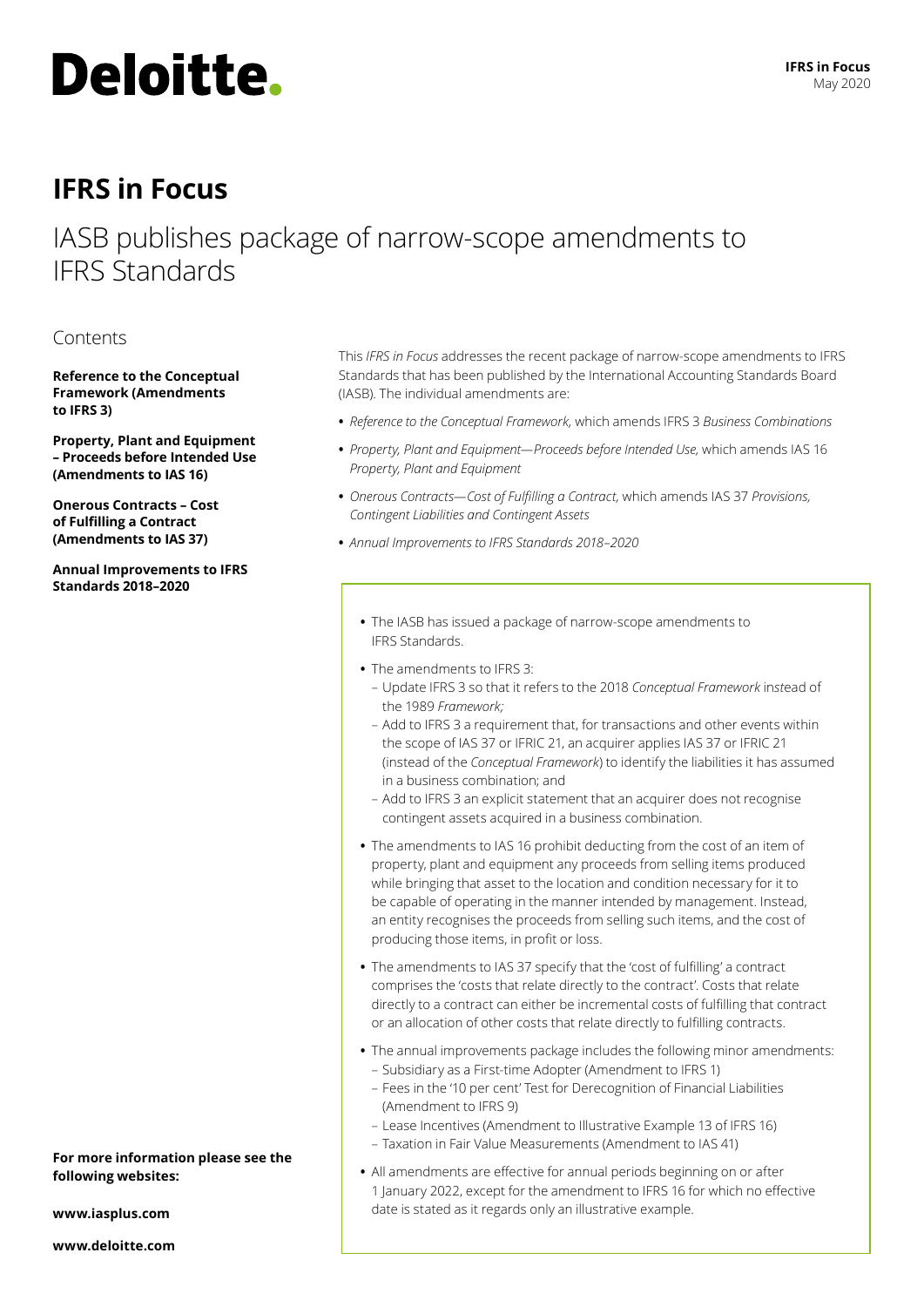#### <span id="page-1-0"></span>**Reference to the Conceptual Framework (Amendments to IFRS 3)**

#### **Background**

In 2018, the IASB issued a revised *Conceptual Framework* and most references to the *Framework* included in IFRS Standards were updated to the 2018 *Conceptual Framework* at that time. However, one paragraph of IFRS 3 continued to refer to the 1989 *Framework*, as updating this paragraph could have caused conflicts for entities applying IFRS 3.

Potential conflicts occur as the definition of assets and liabilities in the 2018 *Conceptual Framework* differ from those in the 1989 *Framework* potentially leading to day 2 gains or losses post-acquisition for some balances recognised.

In the ED, the IASB identified three possible amendments to IFRS 3 that would update IFRS 3 without significantly changing its requirements. These amendments have now been finalised.

# **The amendments**

The amendments update IFRS 3 so that it refers to the 2018 *Conceptual Framework* instead of the 1989 *Framework.* They also add to IFRS 3 a requirement that, for obligations within the scope of IAS 37, an acquirer applies IAS 37 to determine whether at the acquisition date a present obligation exists as a result of past events. For a levy that would be within the scope of IFRIC 21 *Levies*, the acquirer applies IFRIC 21 to determine whether the obligating event that gives rise to a liability to pay the levy has occurred by the acquisition date.

Finally, the IASB adds to IFRS 3 an explicit statement that an acquirer does not recognise contingent assets acquired in a business combination.

# **Observation**

Even without the amendment, IFRS 3 prohibits the recognition of contingent assets acquired in a business combination. This prohibition can be inferred from the recognition principle and is confirmed in the Basis for Conclusions to IFRS 3. However, it was not stated explicitly in IFRS 3 itself. To change this, the IASB added a paragraph to IFRS 3 to make its requirements for contingent assets explicit and clarify that replacing the reference to the *Framework* does not change them.

#### **Effective date**

The amendments are effective for business combinations for which the date of acquisition is on or after the beginning of the first annual period beginning on or after 1 January 2022. Early application is permitted if an entity also applies all other updated references (published together with the updated *Conceptual Framework)* at the same time or earlier.

#### <span id="page-1-1"></span>**[Property, Plant and Equipment—Proceeds before Intended Use \(Amendments to IAS 16\)](http://Property, Plant and Equipment-Proceeds before Intended Use (Amendments to IAS 16) )**

#### **Background**

IAS 16 specifies that directly attributable costs include the costs of testing whether an asset is functioning properly, after deducting the net proceeds from selling items produced while bringing the asset to the location and condition necessary for it to be capable of operating in the manner intended by management.

Entities had applied the requirements in IAS 16 differently—some entities deducted only proceeds from selling items produced while testing, others deducted all sales proceeds until the asset is in the location and condition necessary for it to be capable of operating in the manner intended by management (i.e. available for use). For some entities, the proceeds deducted from the cost of an item of property, plant and equipment could be significant and could exceed the costs of testing.

#### **The amendments**

The IASB decided to amend IAS 16 to prohibit deducting from the cost of an item of property, plant and equipment any proceeds from selling items produced before that asset is available for use, i.e. proceeds while bringing the asset to the location and condition necessary for it to be capable of operating in the manner intended by management. Consequently, an entity recognises such sales proceeds and related costs in profit or loss. The entity measures the cost of those items in accordance with IAS 2 *Inventories.* 

The IASB also decided to clarify the meaning of 'testing whether an asset is functioning properly'. IAS 16 now specifies this as assessing whether the technical and physical performance of the asset is such that it is capable of being used in the production or supply of goods or services, for rental to others, or for administrative purposes.

If not presented separately in the statement of comprehensive income, the financial statements shall disclose the amounts of proceeds and cost included in profit or loss that relate to items produced that are not an output of the entity's ordinary activities, and which line item(s) in the statement of comprehensive income include(s) such proceeds and cost.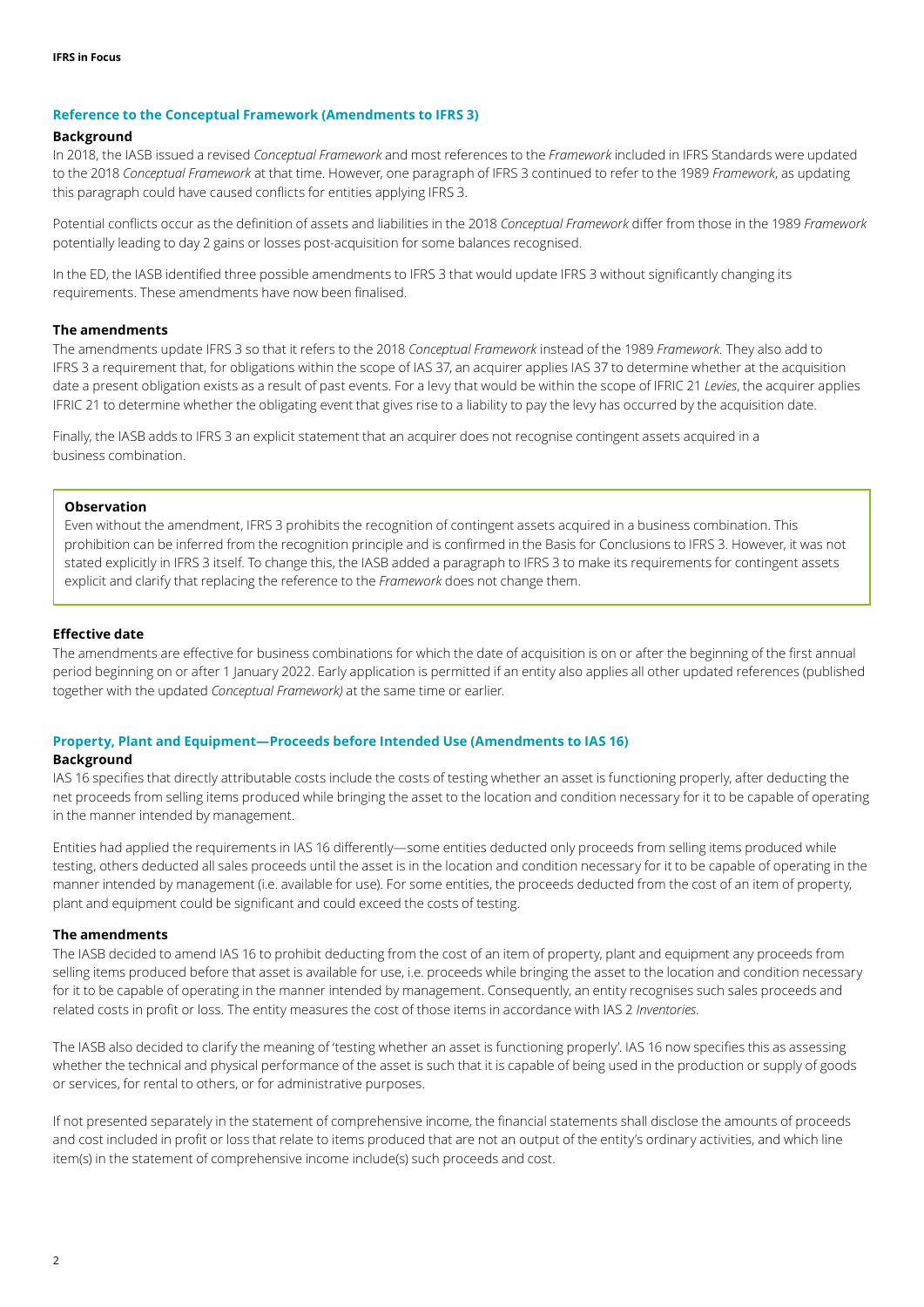## **Observation**

The ED proposed no requirements on identifying and measuring costs, however the IASB agreed with comments that identifying costs could require extensive judgement, which in turn could result in differences in how entities identify and measure costs.

Consequently, the IASB decided to require entities to apply IAS 2 in identifying and measuring costs, because the requirements in IAS 2 set out a framework for identifying and measuring costs without being overly prescriptive and an entity would already be required to apply IAS 2 in identifying and measuring costs if the entity were to determine that the sale of items produced is an output of its ordinary activities.

#### **Effective date and transition**

The amendments are effective for annual periods beginning on or after 1 January 2022. Early application is permitted.

An entity applies the amendments retrospectively, but only to items of property, plant and equipment that are brought to the location and condition necessary for them to be capable of operating in the manner intended by management on or after the beginning of the earliest period presented in the financial statements in which the entity first applies the amendments. The entity shall recognise the cumulative effect of initially applying the amendments as an adjustment to the opening balance of retained earnings (or other component of equity, as appropriate) at the beginning of that earliest period presented.

# <span id="page-2-0"></span>**Onerous Contracts—Cost of Fulfilling a Contract (Amendments to IAS 37)**

#### **Background**

IAS 37 does not give any guidance on which costs an entity considers in assessing whether a contract is onerous. For some contracts, differing interpretations of the onerous contract requirements in IAS 37 could have a material effect on entities that enter into those contracts.

# **The amendments**

The IASB decided to amend IAS 37 by specifying that the 'cost of fulfilling' a contract comprises the 'costs that relate directly to the contract'. Costs that relate directly to a contract consist of both the incremental costs of fulfilling that contract (examples would be direct labour or materials) and an allocation of other costs that relate directly to fulfilling contracts (an example would be the allocation of the depreciation charge for an item of property, plant and equipment used in fulfilling the contract).

# **Observation**

In the ED, the IASB proposed to include examples of costs that do and do not relate directly to a contract. These examples were based on IFRS 15 *Revenue from Contracts with Customers.*

For the final amendments, the IASB decided to replace the examples with a more general description of the types of costs that relate directly to a contract, i.e. the incremental costs of fulfilling the contract and an allocation of other costs that relate directly to fulfilling contracts. The IASB concluded that the more general description can be applied to all types of contract, rather than only contracts to provide goods or services, avoids questions about the implications of slight differences in the wording of examples in different IFRS Standards, and provides a framework within which an entity can apply judgement to determine whether to include or exclude a particular cost.

#### **Effective date and transition requirements**

The amendments are effective for annual periods beginning on or after 1 January 2022. Early application is permitted.

Entities apply the amendments to contracts for which the entity has not yet fulfilled all its obligations at the beginning of the annual reporting period in which the entity first applies the amendments. Comparatives are not restated. Instead, the entity shall recognise the cumulative effect of initially applying the amendments as an adjustment to the opening balance of retained earnings or other component of equity, as appropriate, at the date of initial application.

#### <span id="page-2-1"></span>**Annual Improvements 2018-2020**

The IASB has issued *Annual Improvements* to *IFRS Standards 2018–2020*. The pronouncement contains amendments to four IFRS Standards as result of the IASB's annual improvements project.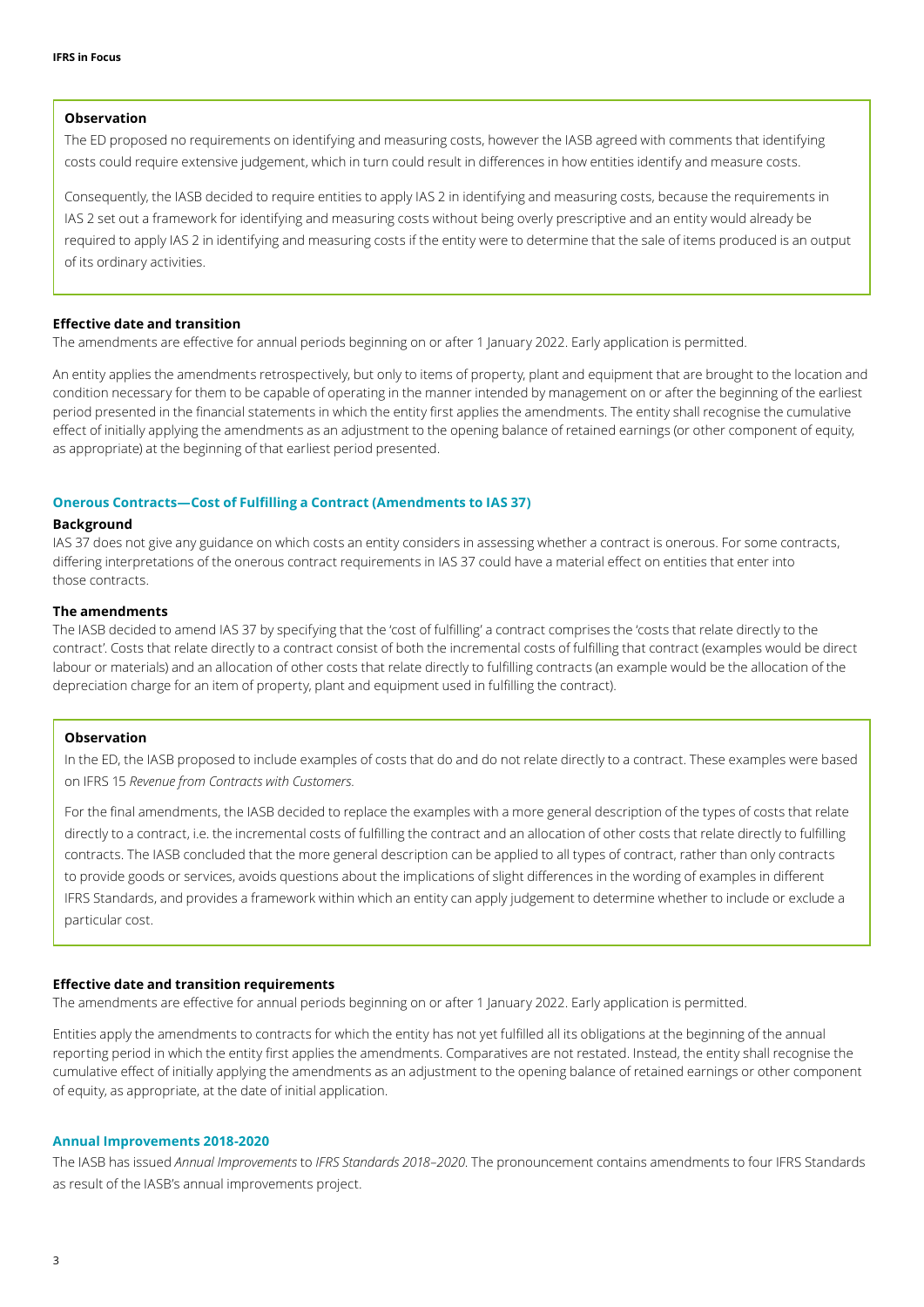## **Subsidiary as a First-time Adopter (Amendment to IFRS 1)**

Paragraph D16(a) of IFRS 1 *First-time Adoption of International Financial Reporting Standards* allows subsidiaries that become a firsttime adopter later than its parent to measure its assets and liabilities at the carrying amounts that would be included in the parent's consolidated financial statements.

The amendment extends this relief to the cumulative translation differences for all foreign operations. For those, the subsidiary that uses the exemption in IFRS 1:D16(a) can now also elect to measure cumulative translation differences for all foreign operations at the carrying amount that would be included in the parent's consolidated financial statements, based on the parent's date of transition to IFRS Standards, if no adjustments were made for consolidation procedures and for the effects of the business combination in which the parent acquired the subsidiary. A similar election is available to an associate or joint venture that uses the exemption in IFRS 1:D16(a).

The amendment is effective for annual periods beginning on or after 1 January 2022. Earlier application is permitted.

## **Observation**

The ED proposed that entities that apply IFRS 1:D16(a) would be *required* to use the extended relief now introduced by the amendment. However, responses to the ED revealed that entities could in some situations find it burdensome to measure cumulative translation differences using the amount reported by the parent. The IASB therefore decided to permit, but not require, a subsidiary applying IFRS 1:D16(a) to use that exemption for cumulative translation differences.

# **Fees in the '10 per cent' Test for Derecognition of Financial Liabilities (Amendment to IFRS 9)**

IFRS 9 *F*i*nancial Instruments* requires an entity to derecognise a financial liability and recognise a new financial liability when there is an exchange between an existing borrower and the lender of debt instruments with substantially different terms (including a substantial modification of the terms of an existing financial liability or part of it).

The terms are substantially different if the discounted present value of the remaining cash flows under the new terms are at least 10 per cent different from the discounted present value of the remaining cash flows of the original financial liability ('10 per cent' test).

The amendment clarifies which fees an entity includes when it applies the '10 per cent' test in assessing whether to derecognise a financial liability. An entity includes only fees paid or received between the entity (the borrower) and the lender, including fees paid or received by either the entity or the lender on the other's behalf.

The amendment is effective for annual periods beginning on or after 1 January 2022. Earlier application is permitted. The amendment is applied prospectively to modifications and exchanges that occur on or after the date the entity first applies the amendment.

#### **Lease Incentives (Amendment to IFRS 16)**

Illustrative Example 13 of IFRS 16 *Leases* includes as part of the fact pattern a reimbursement relating to leasehold improvements. The example does not explain clearly enough the conclusion as to whether the reimbursement would meet the definition of a lease incentive in IFRS 16.

To resolve any potential confusion regarding the treatment of lease incentives, the amendment now removes the illustration of the reimbursement of leasehold improvements.

As the amendment to IFRS 16 only regards an illustrative example, no effective date is stated.

#### **Taxation in Fair Value Measurements (Amendment to IAS 41)**

In 2008, the IASB removed from IAS 41 *Agriculture* the requirement to use a pre-tax discount rate when measuring fair value. However, at that time, it did not remove from IAS 41:22 the requirement to use pre-tax cash flows when measuring fair value.

To resolve this conflict, the IASB now removed the requirement in IAS 41 for entities to exclude cash flows for taxation when measuring fair value. This aligns the fair value measurement in IAS 41 with the requirements of IFRS 13 *Fair Value Measurement* to use internally consistent cash flows and discount rates and enables preparers to determine whether to use pre-tax or post-tax cash flows and discount rates for the most appropriate fair value measurement.

The amendment is effective for annual periods beginning on or after 1 January 2022. Earlier application is permitted. The amendment is applied prospectively, i.e. for fair value measurements on or after the date an entity initially applies the amendment.

#### **Further information**

If you have any questions about the package of narrow-scope amendments please speak to your usual Deloitte contact or get in touch with a contact identified in this *IFRS in Focus*.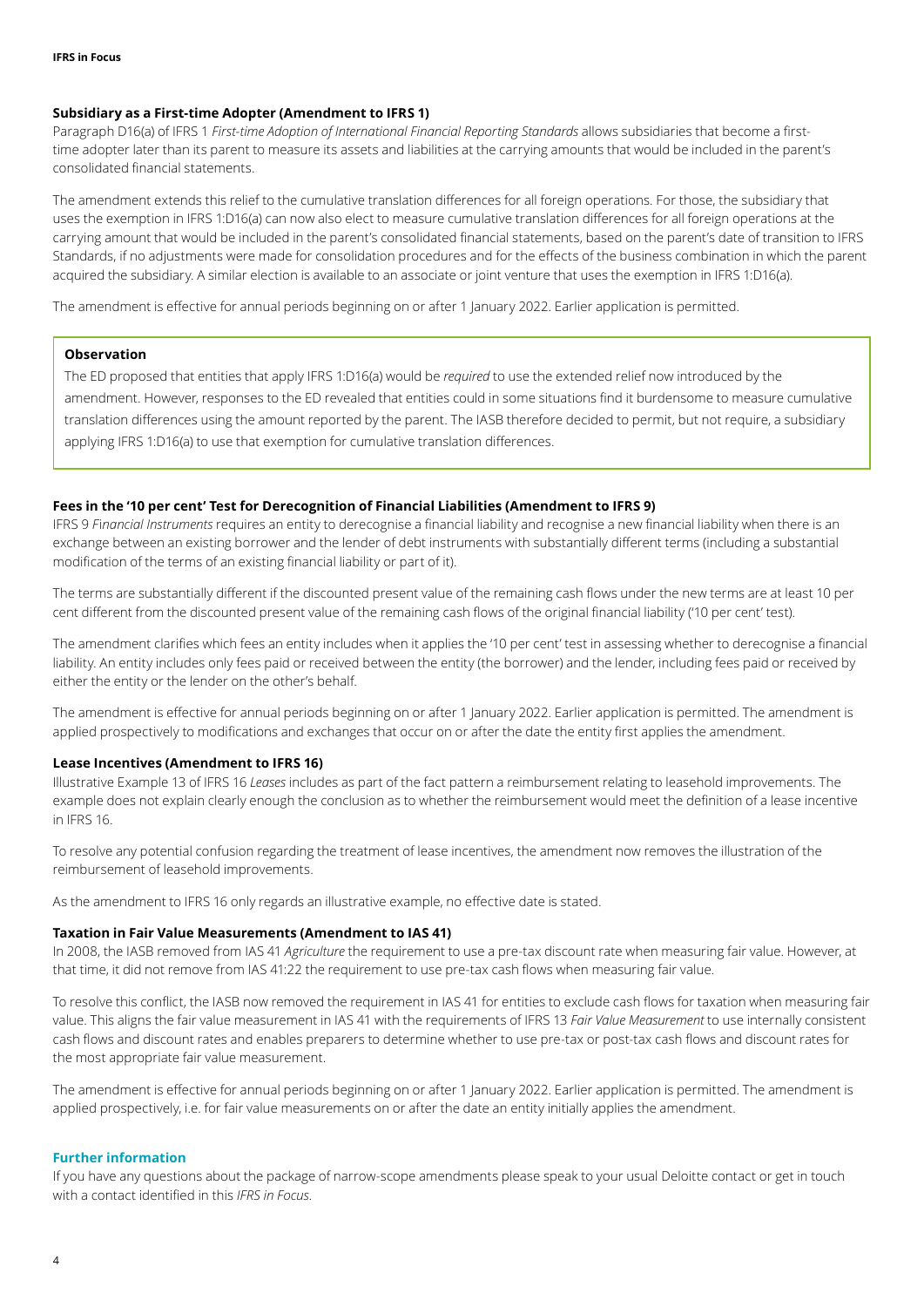The Deloitte Accounting Research Tool (DART) is a comprehensive online library of accounting and financial disclosures literature. iGAAP on DART allows access to the full IFRS Standards, linking to and from:

- Deloitte's authoritative, up-to-date, iGAAP manuals which provide guidance for reporting under IFRS Standards; and
- Model financial statements for entities reporting under IFRS Standards.

To apply for a subscription to DART, click here to start the application process and select the iGAAP package.

For more information about DART, including pricing of the subscription packages, click here.

#### **Key contacts**

**Global IFRS Leader** Veronica Poole ifrsglobalofficeuk@deloitte.co.uk

# **IFRS Centres of Excellence**

| Americas             |                       |                             |
|----------------------|-----------------------|-----------------------------|
| Argentina            | Fernando Lattuca      | arifrscoe@deloitte.com      |
| Canada               | Karen Higgins         | ifrsca@deloitte.ca          |
| Mexico               | Miguel Millan         | mx_ifrs_coe@deloittemx.com  |
| United States        | Robert Uhl            | iasplus-us@deloitte.com     |
| Asia-Pacific         |                       |                             |
| Australia            | Anna Crawford         | ifrs@deloitte.com.au        |
| China                | Gordon Lee            | ifrs@deloitte.com.cn        |
| Japan                | Shinya Iwasaki        | ifrs@tohmatsu.co.jp         |
| Singapore            | James Xu              | ifrs-sg@deloitte.com        |
| <b>Europe-Africa</b> |                       |                             |
| Belgium              | Thomas Carlier        | ifrs-belgium@deloitte.com   |
| Denmark              | Jan Peter Larsen      | ifrs@deloitte.dk            |
| France               | Laurence Rivat        | ifrs@deloitte.fr            |
| Germany              | Jens Berger           | ifrs@deloitte.de            |
| Italy                | Massimiliano Semprini | ifrs-it@deloitte.it         |
| Luxembourg           | Martin Flaunet        | ifrs@deloitte.lu            |
| Netherlands          | Ralph Ter Hoeven      | ifrs@deloitte.nl            |
| Russia               | Maria Proshina        | ifrs@deloitte.ru            |
| South Africa         | Nita Ranchod          | ifrs@deloitte.co.za         |
| Spain                | Jose Luis Daroca      | ifrs@deloitte.es            |
| Switzerland          | Nadine Kusche         | ifrsdesk@deloitte.ch        |
| United Kingdom       | Elizabeth Chrispin    | deloitteifrs@deloitte.co.uk |
|                      |                       |                             |